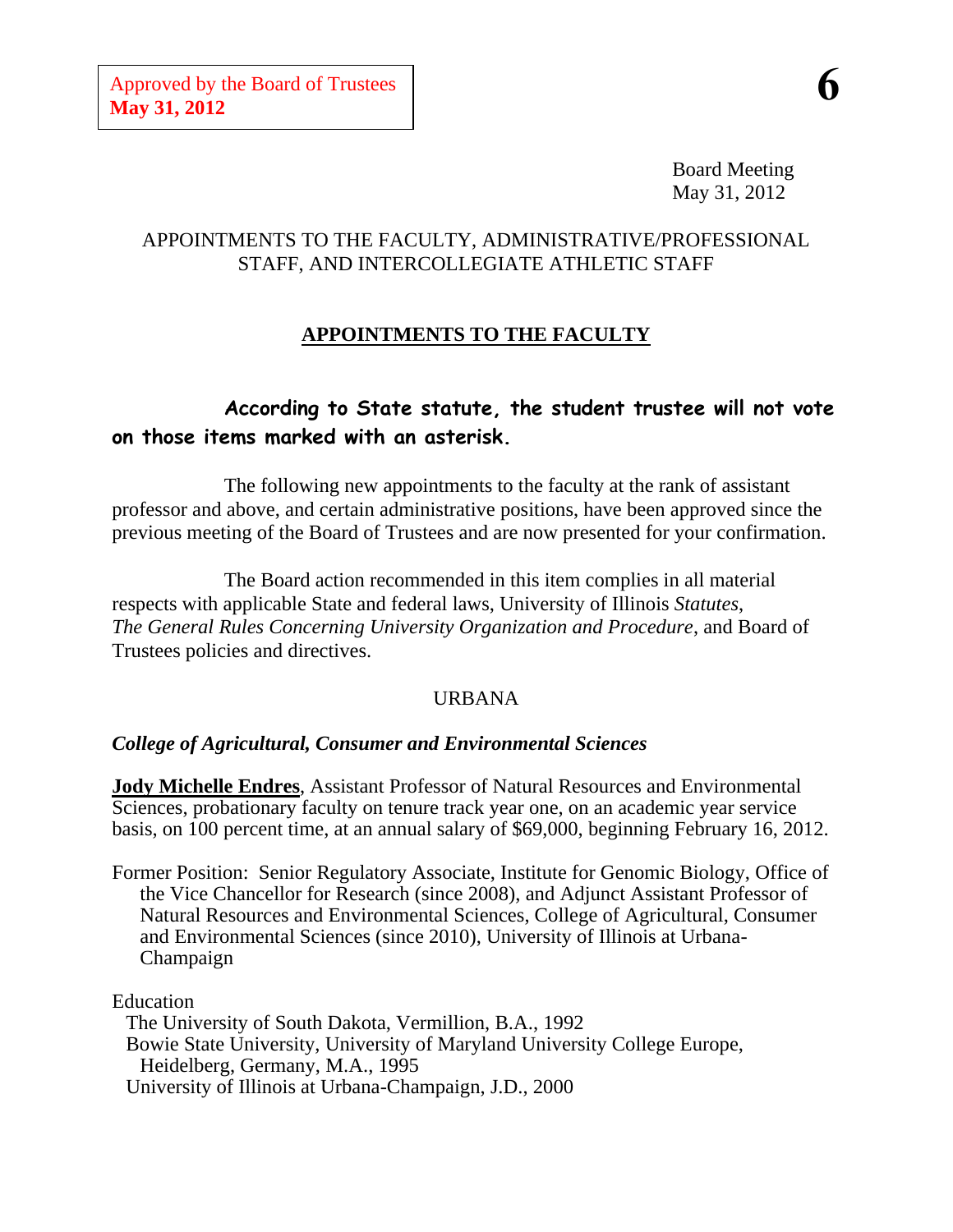# *College of Applied Health Sciences*

**Matthew Rispoli**, Assistant Professor of Speech and Hearing Science, College of Applied Health Sciences, probationary faculty on tenure track year one, on an academic year service basis, on 100 percent time, at an annual salary of \$67,500, beginning March 16, 2012.

Former Position: Visiting Assistant Professor of Speech and Hearing Science, College of Applied Health Sciences, University of Illinois at Urbana-Champaign (since 2007)

## Education

City University of New York Hunter College, New York, B.A., 1974 City University of New York Queens College, Flushing, M.L.S., 1975 University of Pennsylvania, Philadelphia, M.A., 1981 Columbia University in the City of New York, New York, Ph.D., 1986

# *College of Business*

**Phillip C. Anderson**, Assistant Professor of Business Administration, probationary faculty on initial/partial term appointment, on an academic year service basis, on 100 percent time, at an annual salary of \$145,000, beginning March 16, 2012.

Former Position: Lecturer in Business Administration, College of Business, University of Illinois at Urbana-Champaign (since 2011)

Education

Purdue University Main Campus, West Lafayette, Indiana, B.S.E.E., 1984 Illinois Institute of Technology, Chicago, M.S.E.E., 1985 University of California-Los Angeles, M.B.A., 1998 Massachusetts Institute of Technology, Cambridge, Ph.D., 2012

**Tatyana Deryugina**, Assistant Professor of Finance, probationary faculty on initial/partial term appointment, on an academic year service basis, on 100 percent time, at an annual salary of \$190,000, beginning January 16, 2012.

Former Position: Teaching Assistant, Department of Economics, Massachusetts Institute of Technology, Cambridge (2011); and Lecturer in Finance, College of Business, University of Illinois at Urbana-Champaign (since July 2011)

Education

University of California-Berkeley, B.S. (Environmental Economics and Policy), 2006; B.A. (Applied Mathematics), 2006

Massachusetts Institute of Technology, Cambridge, Ph.D., 2011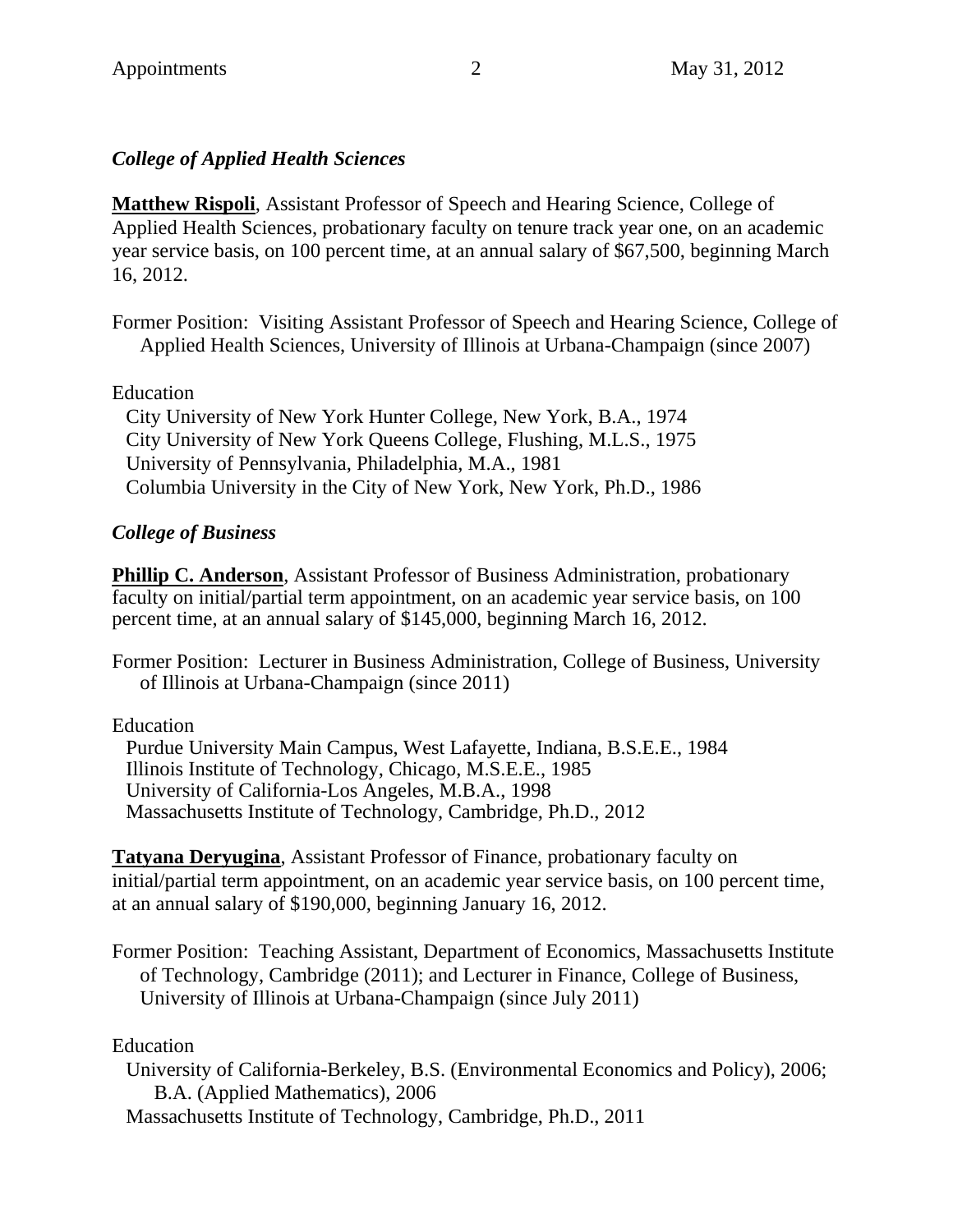**Heather Lynn Pesch**, Assistant Professor of Accountancy, summer appointment, on 100 percent time, at a monthly rate of \$20,000, June 16-August 15, 2012; and continuing as probationary faculty on tenure track year one, on an academic year service basis, on 100 percent time, at an annual salary of \$180,000, beginning August 16, 2012.

Former Position: Assistant Professor of Accounting, College of Business, University of Wisconsin-Whitewater (since 2011)

Education

California State University-Long Beach, B.S., 1996 University of Wisconsin-Madison, Ph.D., 2011

#### *College of Engineering*

**Andrew Ferguson**, Assistant Professor of Materials Science and Engineering, probationary faculty on initial/partial term appointment, on an academic year service basis, on 100 percent time, at an annual salary of \$86,000, beginning April 16, 2012.

Former Position: Postdoctoral Research Associate, Department of Chemical Engineering, Massachusetts Institute of Technology, Cambridge (2010-11); and Visiting Scholar in Materials Science and Engineering, College of Engineering, University of Illinois at Urbana-Champaign (since 2012)

Education

Carnegie Mellon University, Pittsburgh, Pennsylvania, M.Eng. (Chemical Engineering), 2004

Imperial College London, United Kingdom, M.Eng. (Chemical Engineering and Chemical Technology), 2005

Princeton University, New Jersey, Ph.D., 2010

**Alexandra Kolla**, Assistant Professor of Computer Science, probationary faculty on initial/partial term appointment, on an academic year service basis, on 100 percent time, at an annual salary of \$87,000, beginning February 10, 2012.

Former Position: Postdoctoral Researcher, School of Mathematics, Institute for Advanced Study, Princeton, New Jersey (since 2009)

Education

National Technical University of Athens, Greece, B.S., 2004 University of California-Berkeley, Ph.D., 2009

## *College of Fine and Applied Arts*

**Andrew Jordan Greenlee**, Assistant Professor of Urban and Regional Planning, probationary faculty on initial/partial term appointment, on an academic year service basis, on 100 percent time, at an annual salary of \$65,000, beginning April 16, 2012.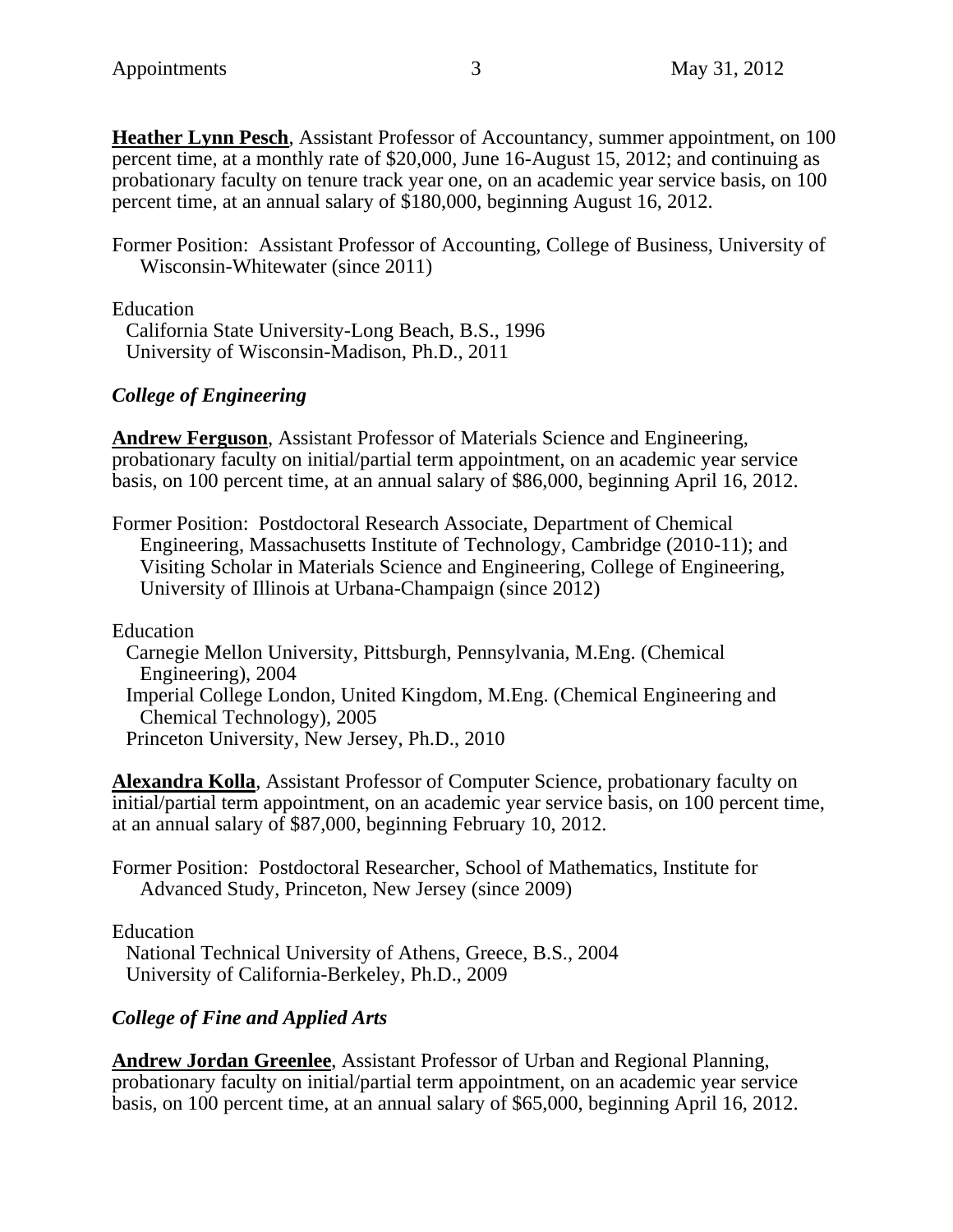Former Position: Lecturer in Urban and Regional Planning, College of Fine and Applied Arts, University of Illinois at Urbana-Champaign (since 2011)

#### Education

Grinnell College, Iowa, B.A., 2004 University of Iowa, Iowa City, M.S., 2006 University of Illinois at Chicago, Ph.D., 2012

**Bernhard David Scully**, Assistant Professor, School of Music, probationary faculty on tenure track year one, on an academic year service basis, on 100 percent time, at an annual salary of \$73,000, beginning August 16, 2012.

Former Position: Visiting Assistant Professor, School of Music, College of Fine and Applied Arts, University of Illinois at Urbana-Champaign (since 2010)

Education

Northwestern University, Evanston, Illinois, B.M., 1999 University of Wisconsin-Madison, M.M., 2004

## *College of Liberal Arts and Sciences*

**Andrew Bauer**, Assistant Professor of Anthropology, probationary faculty on tenure track year one, on an academic year service basis, on 100 percent time, at an annual salary of \$62,000, beginning August 16, 2012.

Former Position: Assistant Professor, Department of Sociology and Anthropology, DePauw University, Greencastle, Indiana (since 2011)

Education

The University of Akron, Main Campus, Ohio, B.A., 2000 University of Chicago, Illinois, M.A., 2003; Ph.D., 2010

## *College of Media*

**Katherine M. Abrams**, Assistant Professor of Agricultural Communications, Charles H. Sandage Department of Advertising, probationary faculty on tenure track year one, on an academic year service basis, on 100 percent time, at an annual salary of \$71,000, beginning August 16, 2012.

Former Position: Visiting Assistant Professor of Agricultural Communications (since 2011) and Interim Director of Agricultural Communications (since 2011), Charles H. Sandage Department of Advertising, College of Media, and Visiting Assistant Professor, Agricultural Education Program, College of Agricultural, Consumer and Environmental Sciences (since 2011), University of Illinois at Urbana-Champaign

#### Education

Purdue University Main Campus, West Lafayette, Indiana, B.S., 2005 University of Florida, Gainesville, M.S., 2007; Ph.D., 2010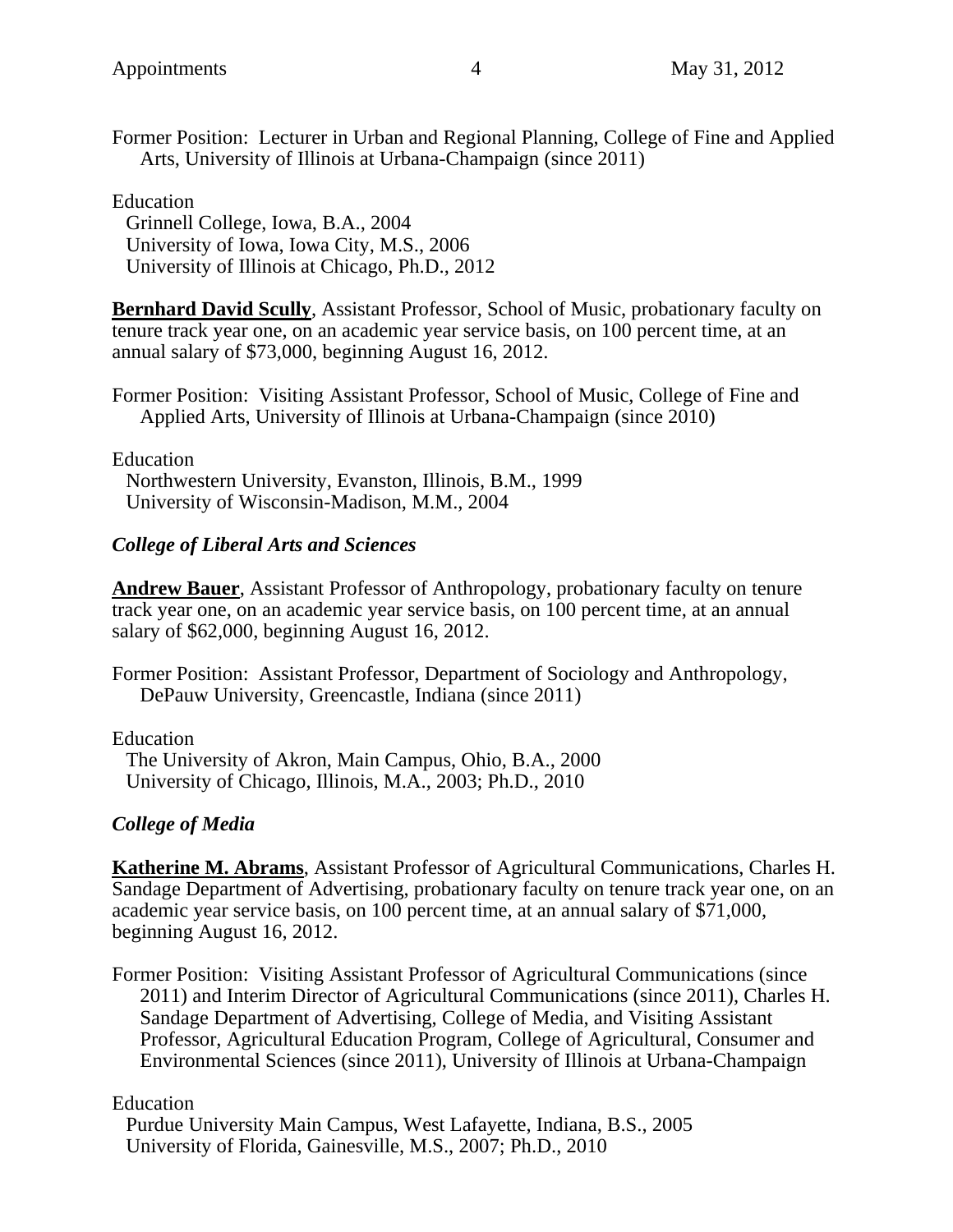**John Wirtz**, Assistant Professor, Charles H. Sandage Department of Advertising, probationary faculty on tenure track year one, on an academic year service basis, on 100 percent time, at an annual salary of \$72,500, beginning August 16, 2012.

Former Position: Assistant Professor, Public Relations Department, College of Mass Communications (since 2009), and Affiliated Faculty, Institute for Hispanic and International Communication (since 2009), Texas Tech University, Lubbock

Education

Valley Forge Christian College, Phoenixville, Pennsylvania, B.S., 1988 University of Minnesota-Twin Cities, Minneapolis, M.A., 2004; Ph.D., 2009

# *College of Veterinary Medicine*

**Heidi Phillips**, Assistant Professor of Veterinary Clinical Medicine, probationary faculty on initial/partial term appointment, on a twelve-month service basis, on 80 percent time, at an annual salary of \$108,000, beginning April 2, 2012; and Assistant Professor, Veterinary Teaching Hospital, probationary faculty on initial/partial term appointment, on a twelve-month service basis, on 20 percent time, at an annual salary of \$27,000, beginning April 2, 2012, for a total salary of \$135,000. Tenure eligibility will be maintained at 100 percent in the Department of Veterinary Clinical Medicine.

Former Position: Assistant Director, Renal Transplant Program, Department of Clinical Studies, Small Animal Surgery (2007-November 2011), Director, Small Animal Surgery Residency Program (2008-November 2011), and Adjunct Assistant Professor of Clinical Studies, Small Animal Surgery (2009-November 2011), School of Veterinary Medicine, University of Pennsylvania, Philadelphia; and Adjunct Clinical Practitioner, Veterinary Teaching Hospital, College of Veterinary Medicine, University of Illinois at Urbana-Champaign (since November 2011)

Education

University of Rochester, New York, B.A., 1997 University of Pennsylvania, Philadelphia, V.M.D., 2001

## *Emeriti Appointments*

**William E. Artz**, Associate Professor Emeritus of Food Science and Human Nutrition, May 16, 2012

**Ann P. Bishop**, Associate Professor Emerita, Graduate School of Library and Information Science, May 16, 2012

**Bruce M. Chassy**, Professor Emeritus of Food Science and Human Nutrition, July 1, 2012

**Tai-Chang Chiang**, Professor Emeritus of Physics, August 16, 2011

**Tina E. Chrzastowski**, Professor Emerita of Library Administration, University Library, July 1, 2012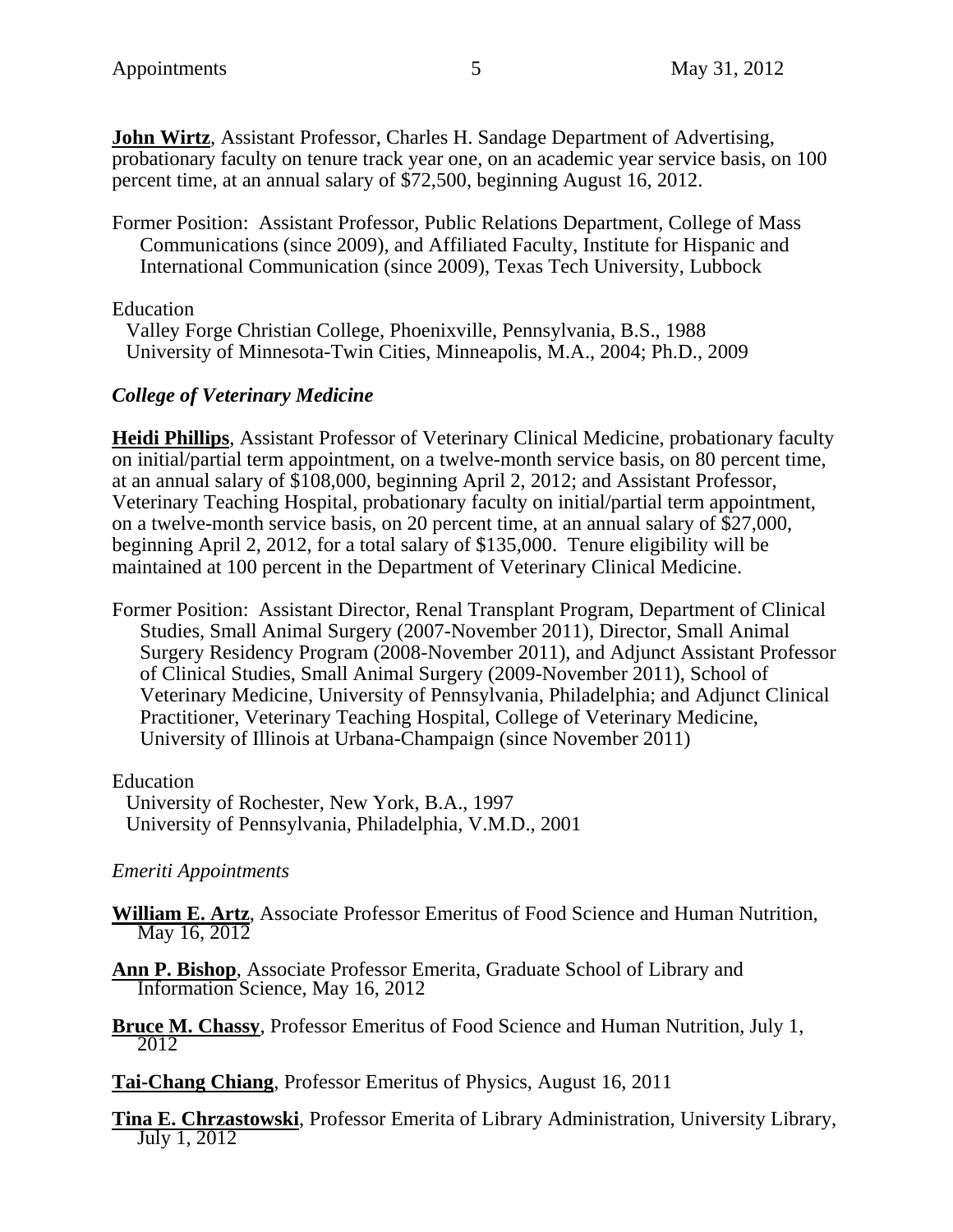- **Robert G. Darmody**, Professor Emeritus of Pedology in the Department of Natural Resources and Environmental Sciences, June 1, 2012
- **Robert H. Dodds, Jr.,** Professor Emeritus of Civil and Environmental Engineering, June 1, 2012
- **Steven Eckhoff**, Professor Emeritus of Agricultural and Biological Engineering, June 1, 2012
- **Jeffrey F. Gardner**, Professor Emeritus of Microbiology, July 1, 2012
- **Michael C. Hirschi**, Professor Emeritus of Agricultural and Biological Engineering, July 1, 2012
- **Alfred Kagan**, Professor Emeritus of Library Administration, University Library, July 1, 2012
- **Harris A. Lewin**, Professor Emeritus of Animal Sciences, and Director Emeritus, Institute for Genomic Biology, April 1, 2012
- **Arthur Melnick**, Professor Emeritus of Philosophy, May 16, 2012
- **Kathleen Ann Clark Newman**, Associate Professor Emerita of Library Administration, University Library, July 1, 2012
- **R.V. Pandharipande**, Professor Emerita of Religion, and Professor Emerita of Sanskrit in the Department of Linguistics, June 1,  $201\overline{2}$
- **Daniel L. Picchietti**, Clinical Associate Professor Emeritus of Pediatrics, College of Medicine at Urbana-Champaign, May 1, 2012
- **Abigail A. Salyers**, Professor Emerita of Microbiology, College of Medicine at Urbana- Champaign and College of Liberal Arts and Sciences, July 1, 2012
- **Diane C. Schmidt**, Professor Emerita of Library Administration, University Library, **July** 1, 2012
- **Linda M. Scott**, Associate Professor Emerita of Advertising, September 1, 2007
- **Mary P. Stuart**, Professor Emerita of Library Administration, University Library, July 1, 2012
- **Paula A. Treichler**, Professor Emerita, Institute of Communications Research, College of Media, and Professor Emerita, Gender and Women's Studies Program, College of Liberal Arts and Sciences, September 1, 2004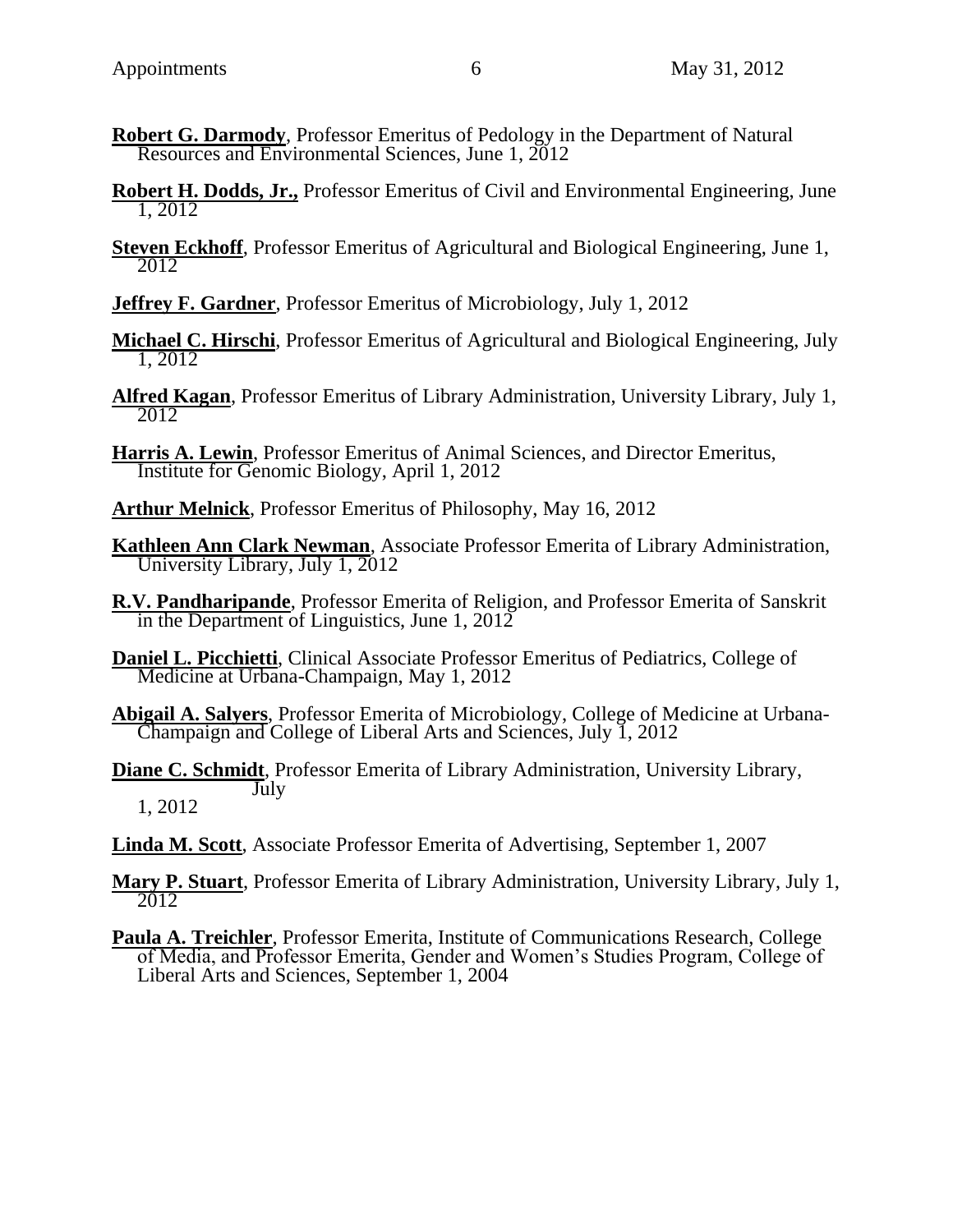# **CHICAGO**

## *College of Applied Health Sciences*

\***Michael D. Brown**, Professor of Kinesiology and Nutrition, on indefinite tenure, on an academic year service basis, on 100 percent time, at an annual salary of \$160,000, beginning August 16, 2012.

Former Position: Associate Professor, Department of Kinesiology, Temple University, Philadelphia, Pennsylvania (since 2006)

Education

California State University-Long Beach, B.A., 1985; M.S., 1989 University of Maryland College Park, Ph.D., 1995

\***Sandra M. Magaña**, Professor of Disability and Human Development, on indefinite tenure, on an academic year service basis, on 100 percent time, at an annual salary of \$130,000, beginning August 16, 2012.

Former Position: Assistant Professor (2007-11) and Professor (since 2011), School of Social Work, University of Wisconsin-Madison

Education

California State University-Sacramento, B.A., 1979 California State University-San Bernardino, M.S.W., 1993 Brandeis University, Waltham, Massachusetts, Ph.D., 1999

## *College of Liberal Arts and Sciences*

\***Gerard Michel Awanou**, Associate Professor of Mathematics, Statistics, and Computer Science, on indefinite tenure, on an academic year service basis, on 100 percent time, at an annual salary of \$88,000, beginning August 16, 2012.

Former Position: Associate Professor, Department of Mathematical Sciences, Northern Illinois University, De Kalb (since 2010)

Education

Université Nationale du Bénin, Abomey-Calavi, B.S., 1995; M.S., 1996 University of Georgia, Athens, Ph.D., 2003

# *College of Medicine at Chicago*

**Ravinder K. Gill**, Assistant Professor of Medicine, College of Medicine at Chicago, probationary faculty on initial/partial term appointment, on a twelve-month service basis, on 100 percent time, at an annual salary of \$85,000, beginning February 16, 2012.

Former Position: Research Assistant Professor of Medicine, University of Illinois College of Medicine at Chicago (since 2007)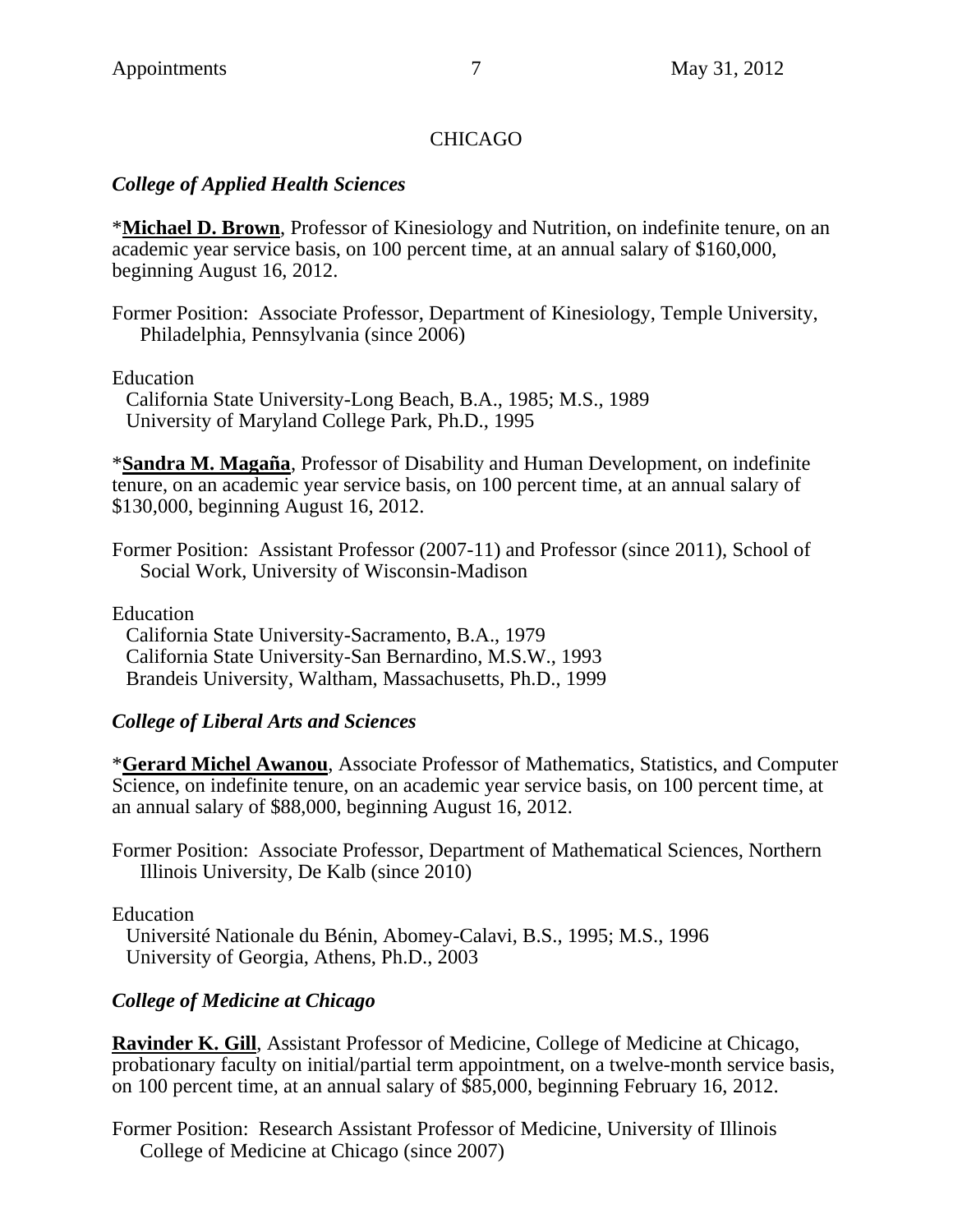Education

Panjab University, Chandigarh, India, B.S., 1993; M.S., 1995; Ph.D., 2000

\***Victor Roland Gordeuk**, Professor of Medicine, College of Medicine at Chicago, on indefinite tenure, on a twelve-month service basis, on 50 percent time, at an annual salary of \$180,000, beginning June 1, 2012; Director, Sickle Cell Center, Department of Medicine, College of Medicine at Chicago, non-tenured, on a twelve-month service basis, on 20 percent time, at an annual salary of \$72,000, beginning June 1, 2012; and Associate Director, Benign Hematology, Department of Medicine, College of Medicine at Chicago, non-tenured, on a twelve-month service basis, on 10 percent time, at an annual salary of \$36,000, beginning June 1, 2012. Dr. Gordeuk was appointed to serve as Visiting Professor of Medicine, Visiting Director, Sickle Cell Center, and Visiting Associate Director, Benign Hematology under the same conditions and salary arrangement beginning September 16, 2011. He will continue to serve as Physician Surgeon in Medicine, College of Medicine at Chicago, non-tenured, on a twelve-month service basis, on 20 percent time, at an annual salary of \$72,000, effective September 16, 2011, for a total salary of \$360,000.

Former Position: Professor of Medicine (1999-2011), and Director, Center for Sickle Cell Disease (2006-2011), Howard University, Washington, District of Columbia; and Physician Surgeon in Medicine, University of Illinois College of Medicine at Chicago (since 2011)

Education

The Pennsylvania State University, University Park, B.S., 1971 University of Pittsburgh, Pennsylvania, M.D., 1975

**Leah H. Rubin**, Assistant Professor of Psychiatry, College of Medicine at Chicago, probationary faculty on tenure track year one, on a twelve-month service basis, on 51 percent time, at an annual salary of \$40,800, beginning August 16, 2011; and Research Scientist in Psychiatry, College of Medicine, Chicago, non-tenured, on a twelve-month service basis, on 49 percent time, at an annual salary of \$39,200, beginning August 16, 2011, for a total salary of \$80,000.

Former Position: Visiting Research Assistant Professor of Psychiatry, University of Illinois College of Medicine at Chicago (since 2009)

Education

Franklin and Marshall College, Lancaster, Pennsylvania, B.A., 2000 Loyola College in Maryland, Baltimore, M.A., 2002 University of Illinois at Chicago, Ph.D., 2009

# *Jane Addams College of Social Work*

\***Joshua P. Mersky**, Associate Professor, Jane Addams College of Social Work, on indefinite tenure, on an academic year service basis, on 100 percent time, at an annual salary of \$80,000, beginning August 16, 2012.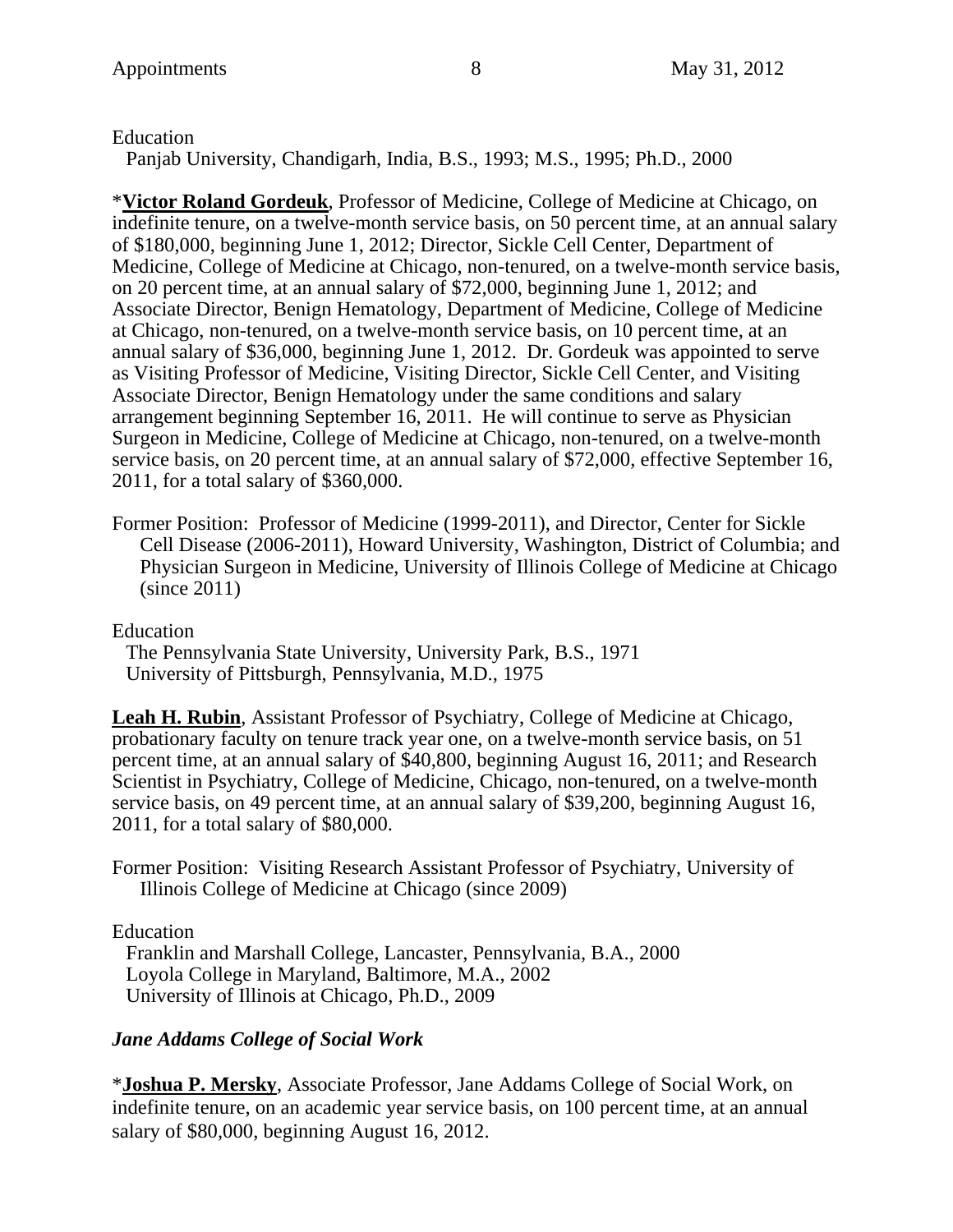Former Position: Assistant Professor of Social Work, Helen Badar School of Social Welfare, University of Wisconsin-Milwaukee (since 2006)

#### Education

University of Mary Washington, Fredericksburg, Virginia, B.A., 1995 Virginia Commonwealth University, Richmond, M.S.W., 2001 University of Wisconsin-Madison, Ph.D., 2006

## *Emeriti Appointments*

- **Kenneth R. Alexander**, Professor Emeritus of Ophthalmology and Visual Sciences, College of Medicine at Chicago, September 1, 2010
- **Mary Ann Anderson**, Professor Emerita of Biobehavioral Health Science, February 1, 2012
- **Ellen Taylor Baird**, Professor Emerita of Art History, January 1, 2012

**Howard E. Buhse**, Professor Emeritus of Biological Sciences, January 1, 2012

- **Gary L. Drahos**, Clinical Associate Professor Emeritus of Oral Medicine and Diagnostic Sciences, January 1, 2011
- **Joseph Allen Flaherty**, Dean Emeritus, College of Medicine at Chicago, May 1, 2011
- **Ned Lukacher**, Professor Emeritus of English, January 1, 2012
- **T. E. Raghavan**, Professor Emeritus of Mathematics, Statistics, and Computer Science, January 1, 2012

**Louis Rowitz**, Professor Emeritus of Community Health Sciences, May 1, 2012

- **R. Michael Tanner**, Professor Emeritus of Electrical and Computer Engineering, March 1, 2011
- **Carol S. Scherrer**, Associate Professor Emerita and Information Services Librarian, University Library, May 1, 2012

# **ADMINISTRATIVE/PROFESSIONAL APPOINTMENTS**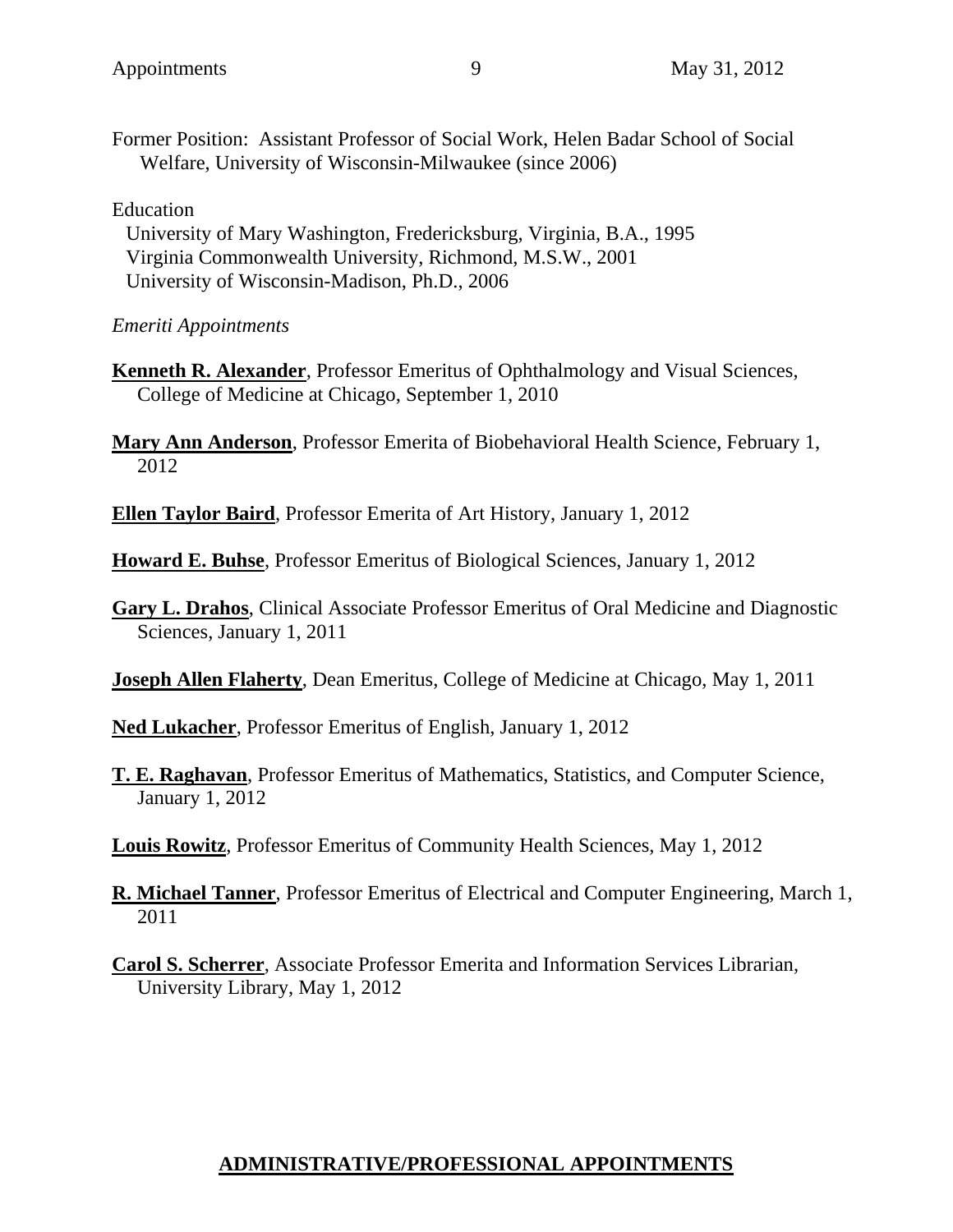### *Urbana-Champaign*

\***Jon S. Davis**, Head of the Department of Accountancy, College of Business, Urbana-Champaign, non-tenured, on an academic year service basis, with an administrative increment of \$12,500, beginning June 1, 2012. In addition, Dr. Davis will receive an amount equal to one-ninth of his faculty base salary plus endowed Chair increment for one month of service during each summer of his appointment as Head (\$35,000 during Summer 2012) and an amount equal to two-ninth's of his faculty base salary plus endowed Chair increment for two months of summer service during each summer of his appointment as Robert C. Evans Chair (\$70,000 during Summer 2012). He was appointed to serve as Interim Head under the same conditions and salary arrangement beginning April 16, 2012. Dr. Davis was appointed to the rank of Professor of Accountancy, College of Business, on indefinite tenure, on an academic year service basis, on 100 percent time, at an annual salary of \$290,000, effective April 16, 2012; and Robert C. Evans Chair in the Department of Accountancy, College of Business, nontenured, on an academic year service basis, with an administrative increment of \$25,000, effective April 16, 2012, for a total salary of \$432,500.

Former Position: Professor of Accounting (since 2004), and Chairman, Department of Accounting and Information Systems (since 2005), University of Wisconsin-Madison

Education

University of Arizona, Tucson, B.S., 1979; M.Acc., 1980; Ph.D., 1987

**Sara L. McLafferty**, Head of the Department of Geography, School of Earth, Society, and Environment, College of Liberal Arts and Sciences, Urbana-Champaign, nontenured, on an academic year service basis, with an administrative increment of \$4,400, beginning August 16, 2012. In addition, Dr. McLafferty will receive an amount equal to one-ninth of her total academic year salary during each summer of her appointment as Head (\$12,378 during Summer 2013). She will continue to hold the rank of Professor of Geography, School of Earth, Society, and Environment, College of Liberal Arts and Sciences, on indefinite tenure, on an academic year service basis, on 100 percent time, at an annual salary of \$107,000, effective August 16, 2012, for a total salary of \$123,778.

Former Position: Professor of Geography, School of Earth, Society, and Environment, College of Liberal Arts and Sciences, University of Illinois at Urbana-Champaign (since 2001)

Education

Columbia University in the City of New York, B.A., 1973 University of Iowa, Iowa City, M.A., 1977; Ph.D., 1979

**Royal P. Mortenson**, Director of the Illinois Fire Service Institute, Urbana-Champaign, non-tenured, on a twelve-month service basis, on 100 percent time, at an annual salary of \$160,000, beginning July 30, 2012.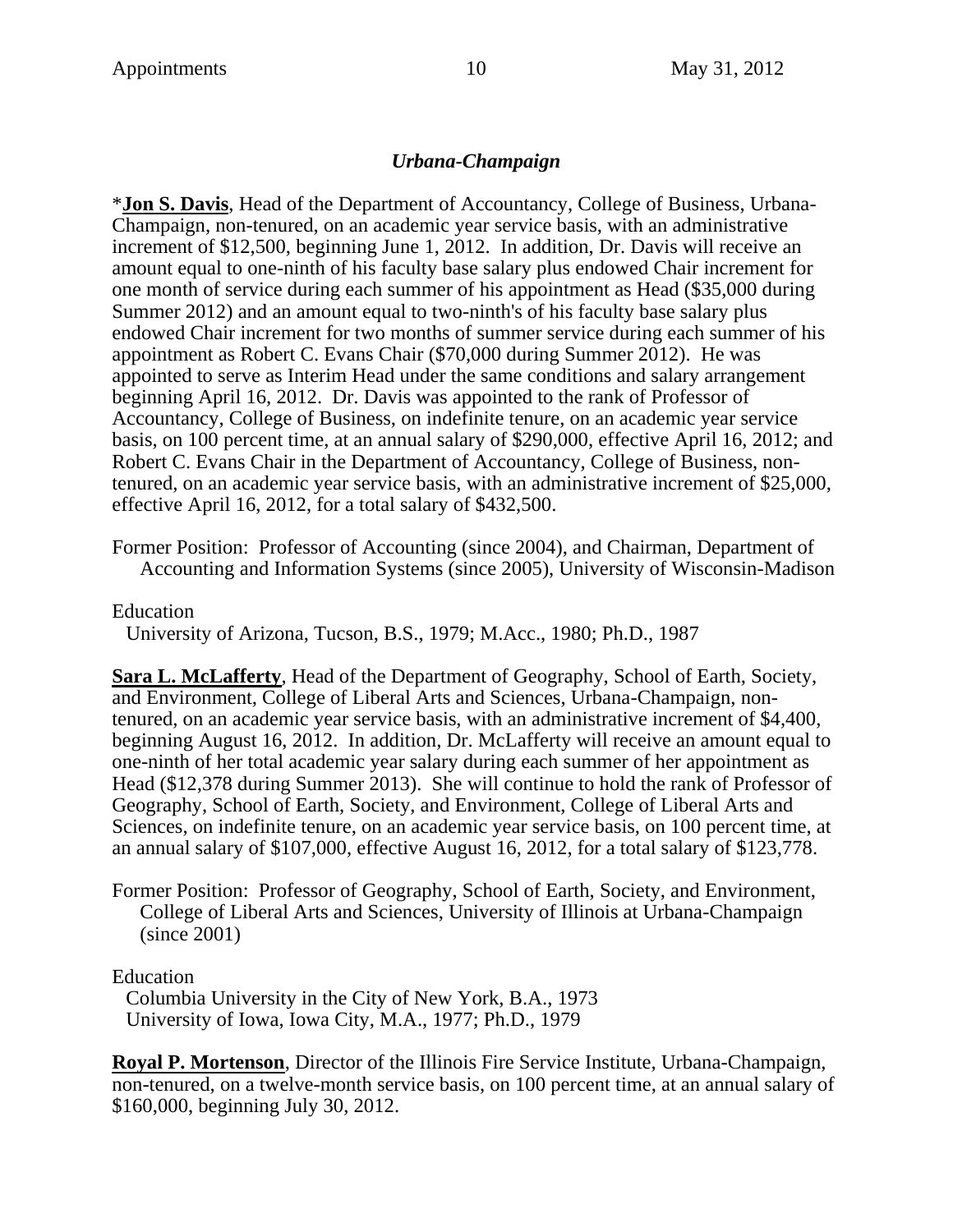Former Position: Member, United States Marine Corps (since 1983); and Director, Marine Corps Command and Staff College, Marine Corps University, Quantico, Virginia (since 2011)

Education

University of Wisconsin-Milwaukee, B.S., 1980

Marine Corps University, Quantico, Virginia, M.S. (Military Studies and Operational Planning), 1999

National Defense University, Washington, District of Columbia, M.S. (Strategic Studies and Planning), 2005

**Jonathan V. Sweedler**, Director of the School of Chemical Sciences, College of Liberal Arts and Sciences, Urbana-Champaign, non-tenured, on an academic year service basis, with an administrative increment of \$11,000, beginning August 16, 2012. In addition, Dr. Sweedler will receive an amount equal to two ninths of his total academic year salary for two months' service during each summer of his appointment as Director (\$48,183 during Summer 2013). He will continue to hold the rank of Professor of Chemistry, School of Chemical Sciences, College of Liberal Arts and Sciences, on indefinite tenure, on an academic year service basis, on 100 percent time, at an annual salary of \$205,824, effective August 16, 2012; James R. Eiszner Family Chair in Chemistry, School of Chemical Sciences, College of Liberal Arts and Sciences, non-tenured, on an academic year service basis, on zero percent time, non-salaried, effective August 16, 2012; Professor of Bioengineering, College of Engineering, non-tenured, on an academic year service basis, on zero percent time, non-salaried, effective August 16, 2012; Professor, Institute of Genomic Biology, Office of the Vice Chancellor for Research, non-tenured, on an academic year service basis, on zero percent time, non-salaried, effective August 16, 2012; Professor, Beckman Institute for Advanced Science and Technology, Office of the Vice Chancellor for Research, non-tenured, on an academic year service basis, on zero percent time, non-salaried, effective August 16, 2012; and Departmental Affiliate, Micro and Nanotechnology Laboratory, College of Engineering, non-tenured, on an academic year service basis, on zero percent time, non-salaried, effective August 16, 2012, for a total salary of \$265,007.

Former Position: Professor of Chemistry, School of Chemical Sciences, College of Liberal Arts and Sciences (since 1999), Professor of Bioengineering, College of Engineering (since 1999), Professor, Beckman Institute for Advanced Science and Technology (since 1999), Director, Roy J. Carver Biotechnology Center (since 2002), and Professor, Institute for Genomic Biology (since 2004), Office of the Vice Chancellor for Research, and James R. Eiszner Family Chair in Chemistry, School of Chemical Sciences, College of Liberal Arts and Sciences (since 2008), and Departmental Affiliate, Micro and Nanotechnology Laboratory, College of Engineering (since 2009), University of Illinois at Urbana-Champaign

#### Education

University of California-Davis, B.S., 1983 University of Arizona, Tucson, Ph.D., 1989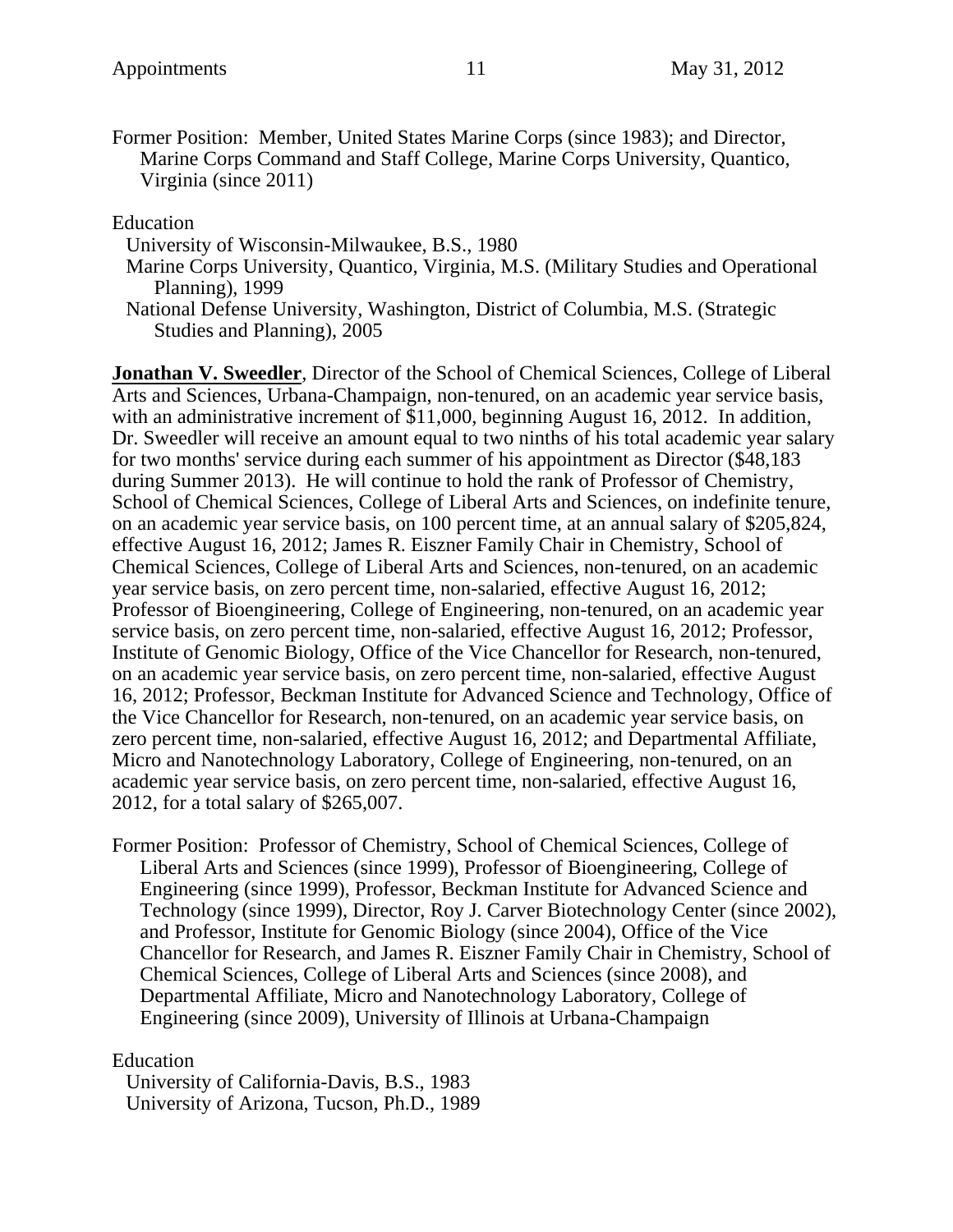**Gary Gang Xu**, Head of the Department of East Asian Languages and Cultures, School of Literatures, Cultures and Linguistics, College of Liberal Arts and Sciences, Urbana-Champaign, non-tenured, on an academic year service basis, with an administrative increment of \$5,500, beginning August 16, 2012. In addition, Dr. Xu will receive an amount equal to one-ninth of his total academic year salary for one month of service during each summer of his appointment as Head (\$9,500 during Summer 2013). He will continue to hold the rank of Associate Professor of East Asian Languages and Cultures, School of Literatures, Cultures and Linguistics, College of Liberal Arts and Sciences, on indefinite tenure, on an academic year service basis, on 100 percent time, at an annual salary of \$80,000, effective August 16, 2012; Associate Professor, Program in Comparative and World Literature, School of Literatures, Cultures and Linguistics, College of Liberal Arts and Sciences, non-tenured, on an academic year service basis, on zero percent time, non-salaried, effective August 16, 2012; Associate Professor, Unit for Criticism, College of Liberal Arts and Sciences, non-tenured, on an academic year service basis, on zero percent time, non-salaried, effective August 16, 2012; and Associate Professor of Media and Cinema Studies, College of Media, non-tenured, on an academic year service basis, on zero percent time, non-salaried, effective August 16, 2012, for a total salary of \$95,000.

Former Position: Associate Professor of East Asian Languages and Cultures, School of Literatures, Cultures and Linguistics (since 2006), Associate Professor, Program in Comparative and World Literature, School of Literatures, Cultures and Linguistics (since 2006), Associate Professor, Unit for Criticism (since 2006), College of Liberal Arts and Sciences, and Associate Professor of Media and Cinema Studies, College of Media (since 2011), University of Illinois at Urbana-Champaign

Education

Nanjing Normal University, China, B.A., 1988 The Ohio State University Main Campus, Columbus, M.A., 1994 Columbia University in the City of New York, New York, Ph.D., 2002

#### *Chicago*

**Karen P. Berthiaume**, Director of Advancement, College of Applied Health Sciences, Chicago, non-tenured, on a twelve-month service basis, on 100 percent time, at an annual salary of \$91,300, beginning June 4, 2012. Ms. Berthiaume was appointed to serve as Visiting Director of Advancement under the same conditions and salary arrangement beginning February 27, 2012.

Former Position: Director of Advancement, Office of Institutional Advancement, Office of the Vice Chancellor for Development (2005-11), and Director of Development, College of Liberal Arts and Sciences (since 2011 Education Drake University, Des Moines, Iowa, B.A., 1995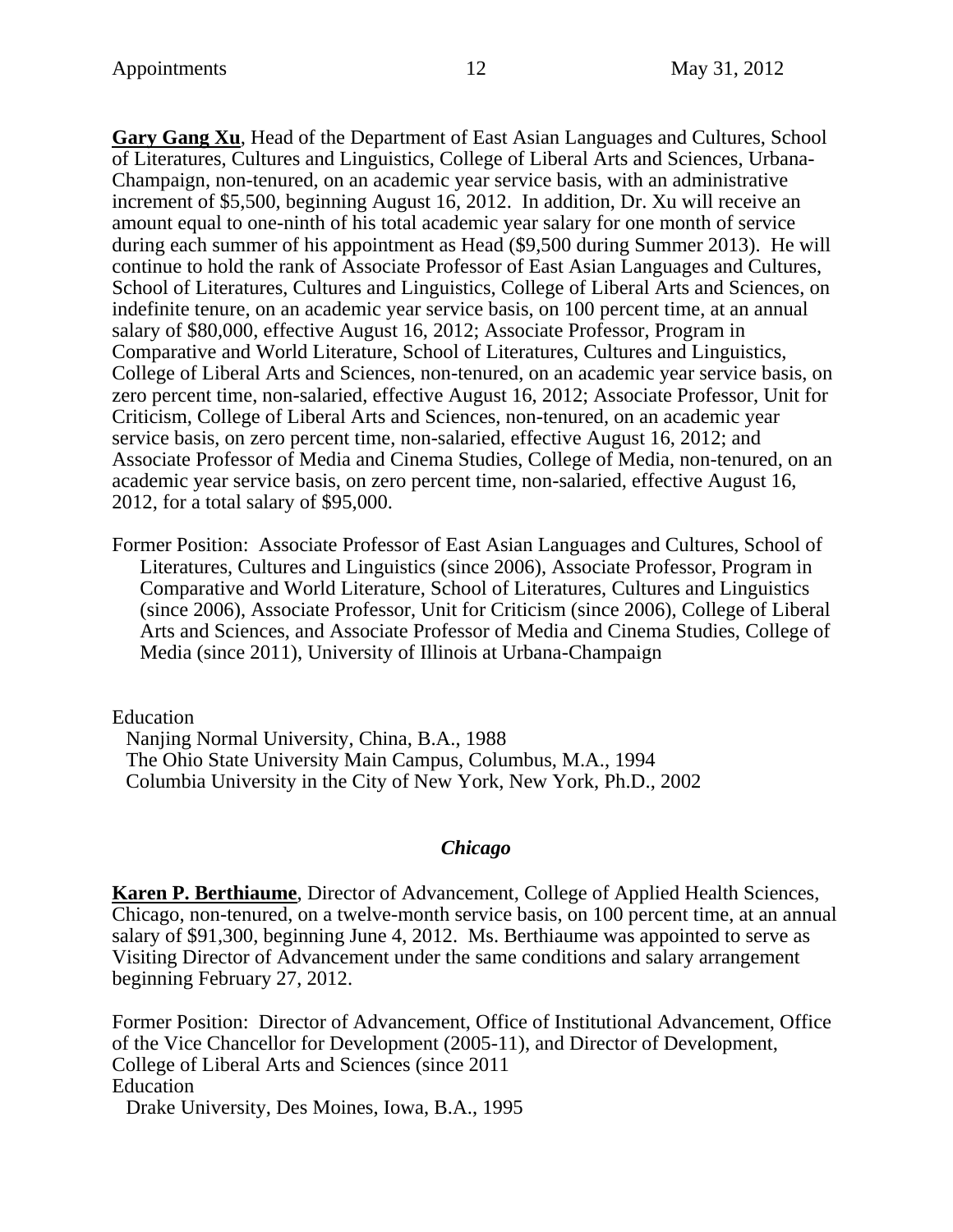**Jessica Cronin**, Director of IS Applications, University of Illinois Hospital and Health Sciences System, non-tenured, on a twelve-month service basis, on 100 percent time, at an annual salary of \$178,000, beginning June 4, 2012. Ms. Cronin was appointed to serve as Visiting Director of IS Applications under the same conditions and salary arrangement beginning February 20, 2012.

Former Position: Assistant Vice President Medical Informatics, NorthShore University HealthSystem, Skokie, Illinois (since 2009)

Education

University of Nebraska at Omaha, B.S., 1993 University of North Texas, Denton, M.S., 2003

\***Martha Daviglus**, Director of Minority Health Research, Department of Medicine, College of Medicine at Chicago, non-tenured, on a twelve-month service basis, on 30 percent time, at an annual salary of \$85,000, beginning June 4, 2012; Professor of Medicine, College of Medicine at Chicago, on indefinite tenure, on a twelve-month service basis, on 70 percent time, at an annual salary of \$200,000, beginning June 4, 2012; and Associate Vice Chancellor for Minority Health Research, Office of Vice Chancellor for Research, Chicago, non-tenured, on a twelve-month service basis, with an administrative increment of \$65,000, beginning June 4, 2012, for a total salary of \$350,000.

Former Position: Medical Director, Research Clinic (since 1999), Professor (since 2006), and Director, Research Training Program in Cardiovascular Epidemiology and Prevention (since 2007), Department of Preventive Medicine, Northwestern University, Evanston, Illinois; and Lecturer in Medicine, University of Illinois College of Medicine at Chicago (since 2010)

Education

Universidad Mayor de San Simon, Cochabamba, Bolivia, M.D., 1984 University of South Florida, Tampa, M.P.H., 1988 University of Illinois at Chicago, Ph.D., 1995

\***Patricia W. Finn**, Head of the Department of Medicine, College of Medicine at Chicago, non-tenured, on a twelve-month service basis, with an administrative increment of \$125,000, beginning June 1, 2012; and Professor of Medicine, College of Medicine at Chicago, on indefinite tenure, on a twelve-month service basis, on 50 percent time, at an annual salary of \$250,000, beginning June 1, 2012. Dr. Finn was appointed to serve as Interim Head and Visiting Professor of Medicine under the same conditions and salary arrangement beginning January 1, 2012. She will continue to serve as Physician Surgeon in Medicine, College of Medicine at Chicago, non-tenured, on a twelve-month service basis, on 50 percent time, at an annual salary of \$150,000, effective January 1, 2012, for a total salary of \$525,000.

Former Position: Professor of Medicine, School of Medicine, University of California, San Diego (since 2005)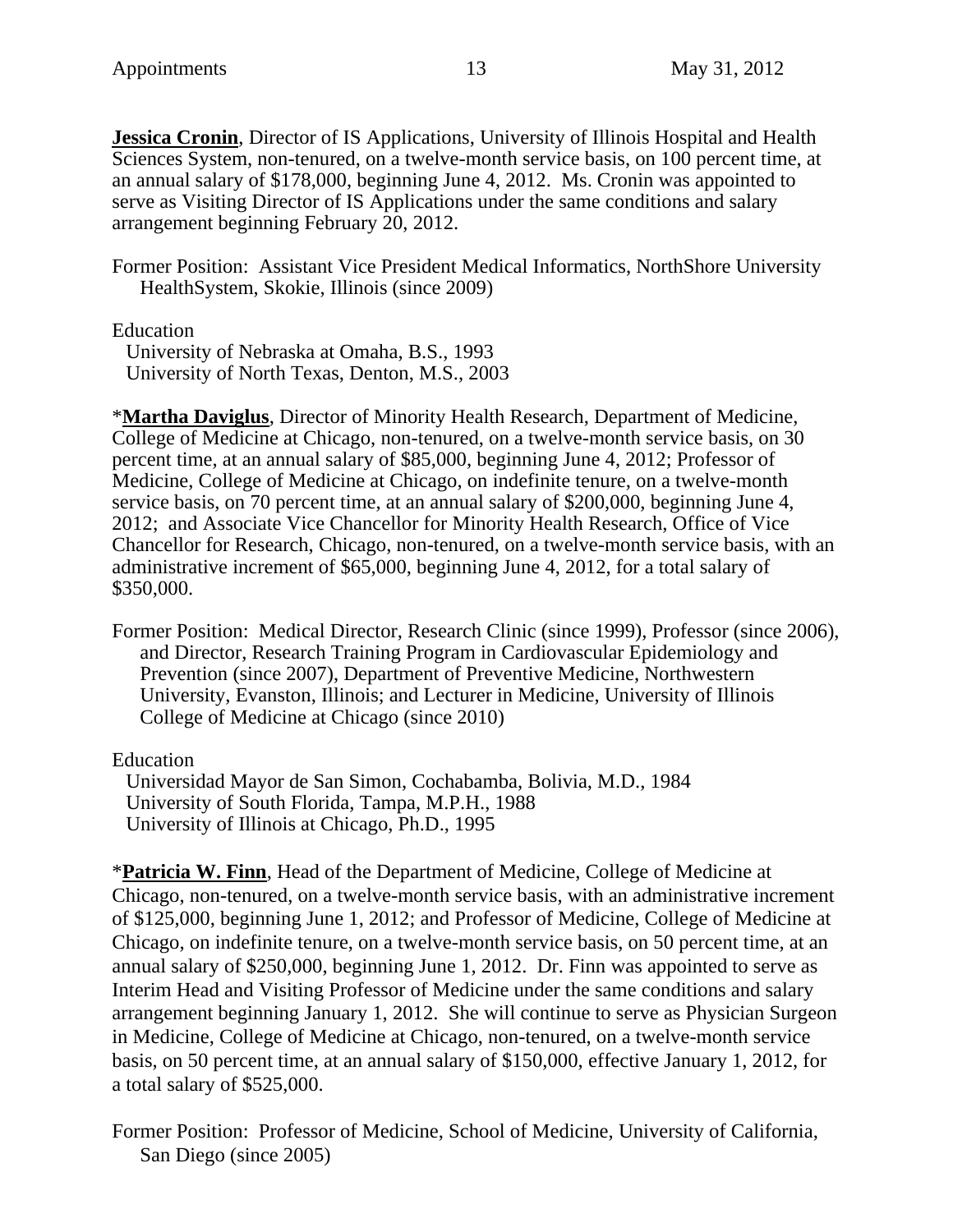Education

State University of New York at Buffalo, B.A., 1976 Yeshiva University, New York, New York, M.D., 1980

**Elizabeth Fitzgerald**, Director of Administrative Operations, Department of Medicine, College of Medicine at Chicago, non-tenured, on a twelve-month service basis, on 61 percent time, at an annual salary of \$79,300, beginning June 4, 2012; and Director of Physician Practice, Ambulatory Clinical Services, University of Illinois Hospital and Health Sciences System, Chicago, non-tenured, on a twelve-month service basis, on 39 percent time, at an annual salary of \$50,700, beginning June 4, 2012, for a total salary of \$130,000. Ms. Fitzgerald was appointed to serve as Visiting Director of Administrative Operations and Visiting Director of Physician Practice under the same conditions and salary arrangement beginning January 17, 2012.

Former Position: Administrative Director, Division of Nephrology, Tufts Medical Center, Boston, Massachusetts (2008-11)

Education

Emmanuel College, Boston, Massachusetts, B.S., 1988 Suffolk University, Boston, Massachusetts, M.P.A., 2000

**Myrna Grant**, Director of Physician Practice, Ambulatory Clinical Services, University of Illinois Hospital and Health Sciences System, Chicago, non-tenured, on a twelvemonth service basis, on 100 percent time, at an annual salary of \$100,000, beginning June 4, 2012. Ms. Grant was appointed to serve as Visiting Director of Physician Practice under the same conditions and salary arrangement beginning March 19, 2012.

Former Position: Director of Operations, Advocate Medical Group, Oak Lawn, Illinois (2007-12)

Education

South Chicago Community Hospital School of Nursing, Illinois, R.N., 1982 Governors State University, University Park, Illinois, B.H.A., 2004 Lewis University, Romeoville, Illinois, M.A., 2007

\***Yves Lussier**, Co-Director, Institute for Informatics, Office of the Vice Chancellor for Research, Chicago, non-tenured, on a twelve-month service basis, with an administrative increment of \$15,000, beginning June 1, 2012; and Professor of Medicine, College of Medicine at Chicago, on indefinite tenure, on a twelve-month service basis, on 25 percent time, at an annual salary of \$50,000, beginning June 1, 2012. Dr. Lussier was appointed to serve as Visiting Professor of Medicine under the same conditions and salary arrangement beginning August 16, 2011. He will continue to serve as Assistant Vice President for Quality Informatics and Clinical Research Information Officer, Office of Vice President for Health Affairs, University Administration, non-tenured, on a twelvemonth service basis, with an administrative increment of \$60,000, effective June 1, 2011; Center Affiliate, Research Resources Center, Office of Vice Chancellor for Research, Chicago, non-tenured, on a twelve-month service basis, on 35 percent time, at an annual salary of \$55,000, effective June 1, 2012; Center Affiliate, Cancer Center, College of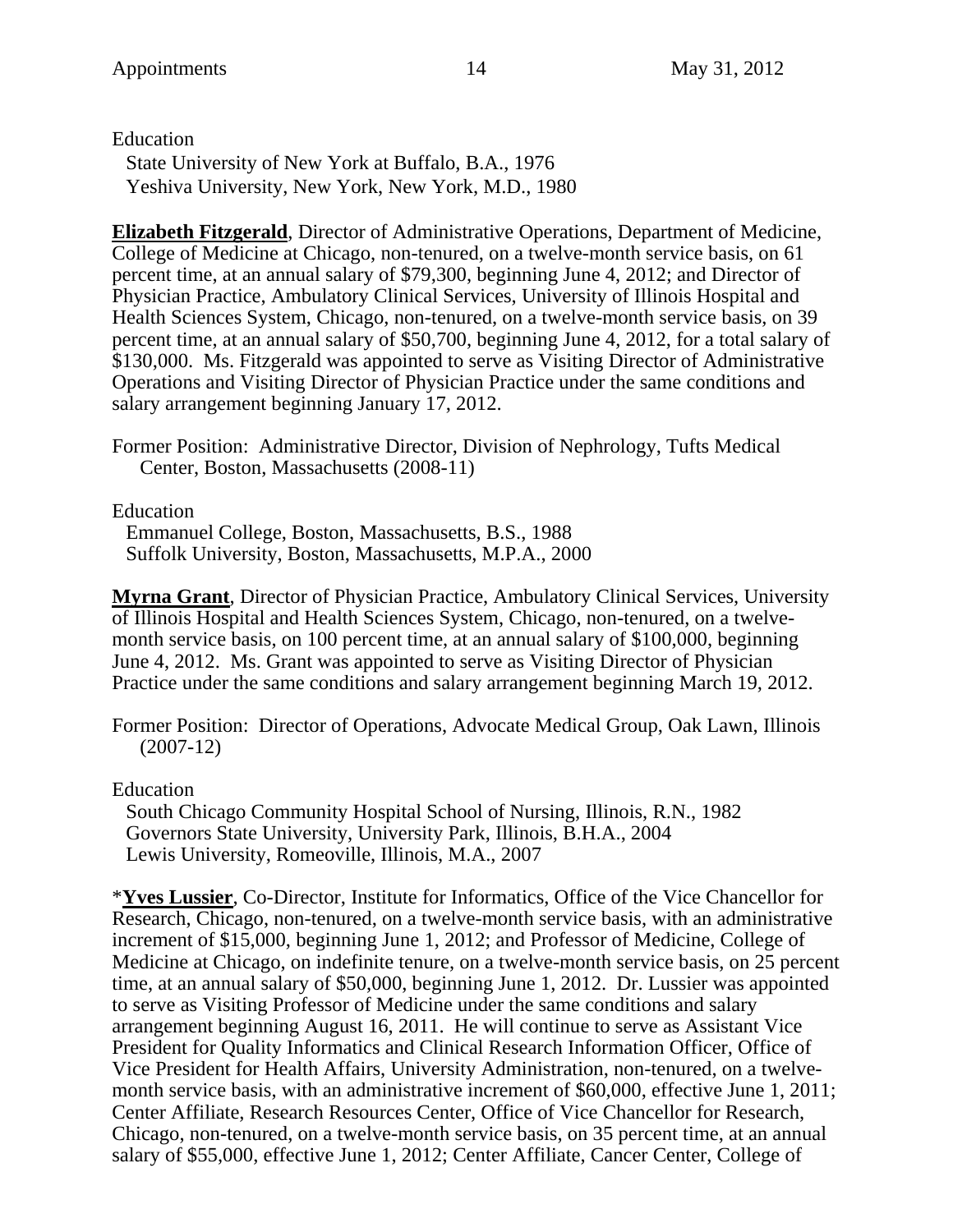Medicine at Chicago, non-tenured, on a twelve-month service basis, on 20 percent time, at an annual salary of \$40,000, effective August 16, 2011; and Center Affiliate, Center for Clinical and Translational Science, College of Medicine at Chicago, non-tenured, on a twelve-month service basis, on 20 percent time, at an annual salary of \$40,000, effective August 16, 2011, for a total salary of \$260,000.

Former Position: Associate Professor, Department of Medicine, University of Chicago, Illinois (2006-11); and Visiting Professor of Medicine (since 2011), Center Affiliate, Cancer Center (since 2011), and Center Affiliate, Center for Clinical and Translational Science (since 2011), University of Illinois College of Medicine at Chicago; Center Affiliate, Research Resources Center, Office of the Vice Chancellor for Research, University of Illinois at Chicago (since 2011); and Visiting Assistant Vice President for Quality Informatics and Clinical Research Information Officer, Office of the Vice President for Health Affairs, University of Illinois (since 2011)

## Education

Université de Sherbrooke, Quebec, Canada, B.Eng., 1985; M.D., 1989

\***Howard Ozer**, Director, Cancer Center, College of Medicine at Chicago, non-tenured, on a twelve-month service basis, on 25 percent time, at an annual salary of \$102,988 and an administrative increment of \$105,000, beginning June 1, 2012. Dr. Ozer was appointed to serve as Interim Director, Cancer Center, non-tenured, on a twelve-month service basis, with an administrative increment of \$55,000, beginning January 5, 2011. He will also be appointed to the rank of Professor of Medicine, College of Medicine at Chicago, on indefinite tenure, on a twelve-month service basis, on 51 percent time, at an annual salary of \$154,978, beginning June 1, 2012. Dr. Ozer will continue to serve as Physician Surgeon in Medicine, College of Medicine at Chicago, non-tenured, on a twelve-month service basis, on 24 percent time, at an annual salary of \$67,528, effective August 16, 2011, for a total salary of \$430,494.

Former Position: Visiting Chief (since 2010), Visiting Heidrick Professor (since 2010), and Physician Surgeon (since 2010), Department of Medicine, and Visiting Associate Director for Clinical Sciences (since 2010), and Interim Director (since 2011), Cancer Center, University of Illinois College of Medicine at Chicago

## Education

.

Yale University, New Haven, Connecticut, B.S., 1969; M.D., 1975; Ph.D., 1975

**Regina Marie Schwind**, Director of Administrative Operations, Cancer Center, College of Medicine at Chicago, non-tenured, on a twelve-month service basis, on 100 percent time, at an annual salary of \$95,000, beginning June 4, 2012. Ms. Schwind was appointed to serve as Visiting Director of Administrative Operations, Cancer Center under the same conditions and salary arrangement beginning October 16, 2011.

Former Position: Visiting Clinical Trials Management System Specialist, Cancer Center, University of Illinois College of Medicine at Chicago (2010-11)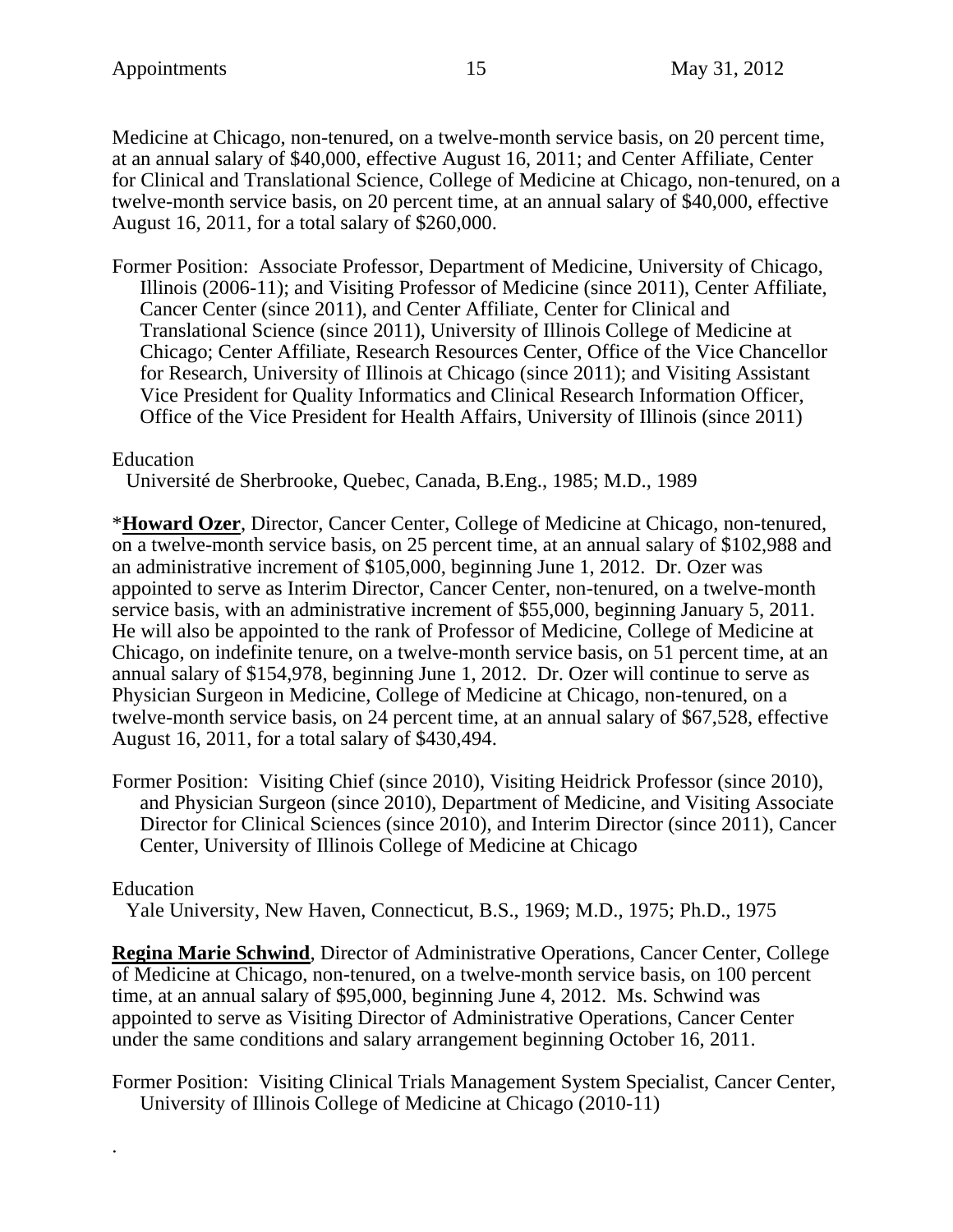### Education

The Ohio State University Main Campus, Columbus, B.S., 2007

**Annette L. Valenta**, Co-Director, Institute for Informatics, Office of the Vice Chancellor for Research, Chicago, non-tenured, on an academic year service basis, with an administrative increment of \$15,818, beginning June 1, 2012. Dr. Valenta was appointed to serve as Visiting Co-Director under the same conditions and salary arrangement beginning August 16, 2011. She will continue to hold the rank of Professor of Biomedical and Health Information Sciences, College of Applied Health Sciences, on indefinite tenure, on an academic year service basis, on 90 percent time, at an annual salary of \$128,261, effective August 16, 2011; Center Affiliate, Center for Clinical and Translational Science, College of Medicine at Chicago, non-tenured, on an academic year service basis, on 10 percent time, at an annual salary of \$14,252, effective August 16, 2011; Professor of Information and Decision Sciences, College of Business Administration, non-tenured, on an academic year service basis, on zero percent time, non-salaried, effective August 16, 2011; Professor of Medical Education, College of Medicine at Chicago, non-tenured, on an academic year service basis, on zero percent time, non-salaried, effective August 16, 2011; and Departmental Affiliate, Division of Health Policy and Administration, School of Public Health, non-tenured, on an academic year service basis, on zero percent time, non-salaried, effective August 16, 2011, for a total salary of \$158,331.

Former Position: Professor of Biomedical and Health Information Sciences, College of Applied Health Sciences (since 2003), Professor of Information and Decision Sciences, College of Business Administration (since 2007), and Departmental Affiliate, Division of Health Policy and Administration, School of Public Health (since 2008), University of Illinois at Chicago; and Professor of Medical Education (since 2007) and Center Affiliate, Center for Clinical and Translational Science (since 2007), University of Illinois College of Medicine at Chicago

## Education

University of Illinois at Chicago, B.S., 1974; M.P.H., 1975; Dr.P.H., 1981 Gordeuk

\***Terry Vanden Hoek**, Head of the Department of Emergency Medicine, College of Medicine at Chicago, non-tenured, on a twelve-month service basis, with an administrative increment of \$70,000, beginning June 1, 2012. Dr. Vanden Hoek was appointed to serve as Interim Head under the same conditions and salary arrangement beginning December 30, 2011. He will also be appointed to serve as Chief of Service, University of Illinois Hospital and Health Sciences System, Chicago, non-tenured, on a twelve-month service basis, with an administrative increment of \$48,103, beginning June 1, 2012; Professor of Emergency Medicine, College of Medicine at Chicago, on indefinite tenure, on a twelve-month service basis, on 30 percent time, at an annual salary of \$78,000, beginning June 1, 2012; Professor of Physiology, Department of Physiology and Biophysics, College of Medicine at Chicago, non-tenured, on a twelve-month service basis, on zero percent time, non-salaried, beginning June 1, 2012; and Professor of Pharmacology, College of Medicine at Chicago, non-tenured, on a twelve-month service basis, on zero percent time, non-salaried, beginning June 1, 2012. Dr. Vanden Hoek will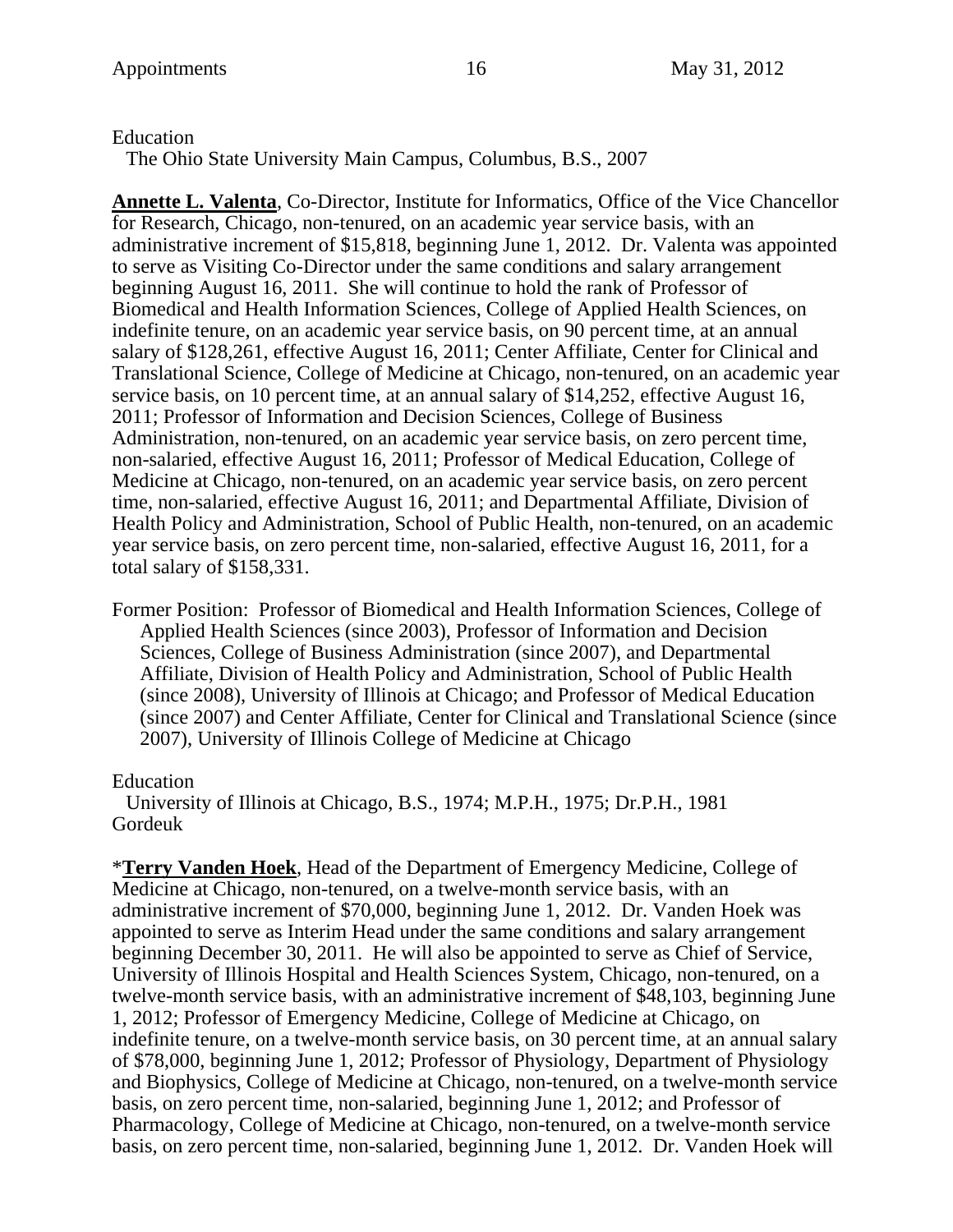continue to serve as Physician Surgeon, University of Illinois Hospital and Health Sciences System, Chicago, non-tenured, on a twelve-month service basis, on 42 percent time, at an annual salary of \$81,115, effective August 16, 2011; and Physician Surgeon in Emergency Medicine, College of Medicine at Chicago, non-tenured, on a twelve-month service basis, on 28 percent time, at an annual salary of \$52,782, effective August 16, 2011, for a total salary of \$330,000.

Former Position: Visiting Head (since 2010), Visiting Professor (since 2010), and Physician Surgeon (since 2010), Department of Emergency Medicine; Visiting Professor of Physiology, Department of Physiology and Biophysics (since 2010), and Visiting Professor of Pharmacology (since 2010), University of Illinois College of Medicine at Chicago; and Visiting Chief of Service (since 2010) and Physician Surgeon (since 2010), University of Illinois Hospital and Health Sciences System, Chicago

Education

Calvin College, Grand Rapids, Michigan, B.S., 1983 University of Chicago, Illinois, M.D., 1991

# *University Administration*

**Dustin J. Hubbart**, Art Director, University Press, University Administration, nontenured, on a twelve-month service basis, on 100 percent time, at an annual salary of \$60,000, beginning June 4, 2012. Mr. Hubbart was appointed to serve as Interim Art Director under the same conditions and salary arrangement beginning April 16, 2012.

Former Position: Media Communication Specialist, Office of the Dean of Students, University of Illinois at Urbana-Champaign (since 2008)

Education

Pensacola Christian College, Florida, B.S., 2001; M.A., 2003

**Robert L. Miner**, Director of Consulting Services, University Accounting and Financial Reporting, Office of Business and Financial Services, University Administration, nontenured, on a twelve-month service basis, on 100 percent time, at an annual salary of \$108,000, beginning June 4, 2012. Mr. Miner was appointed to serve as Interim Director of Consulting Services under the same conditions and salary arrangement beginning April 16, 2012.

Former Position: Associate Director of Accounting Compliance, University Accounting and Financial Reporting, Office of Business and Financial Services, University of Illinois (since 2004)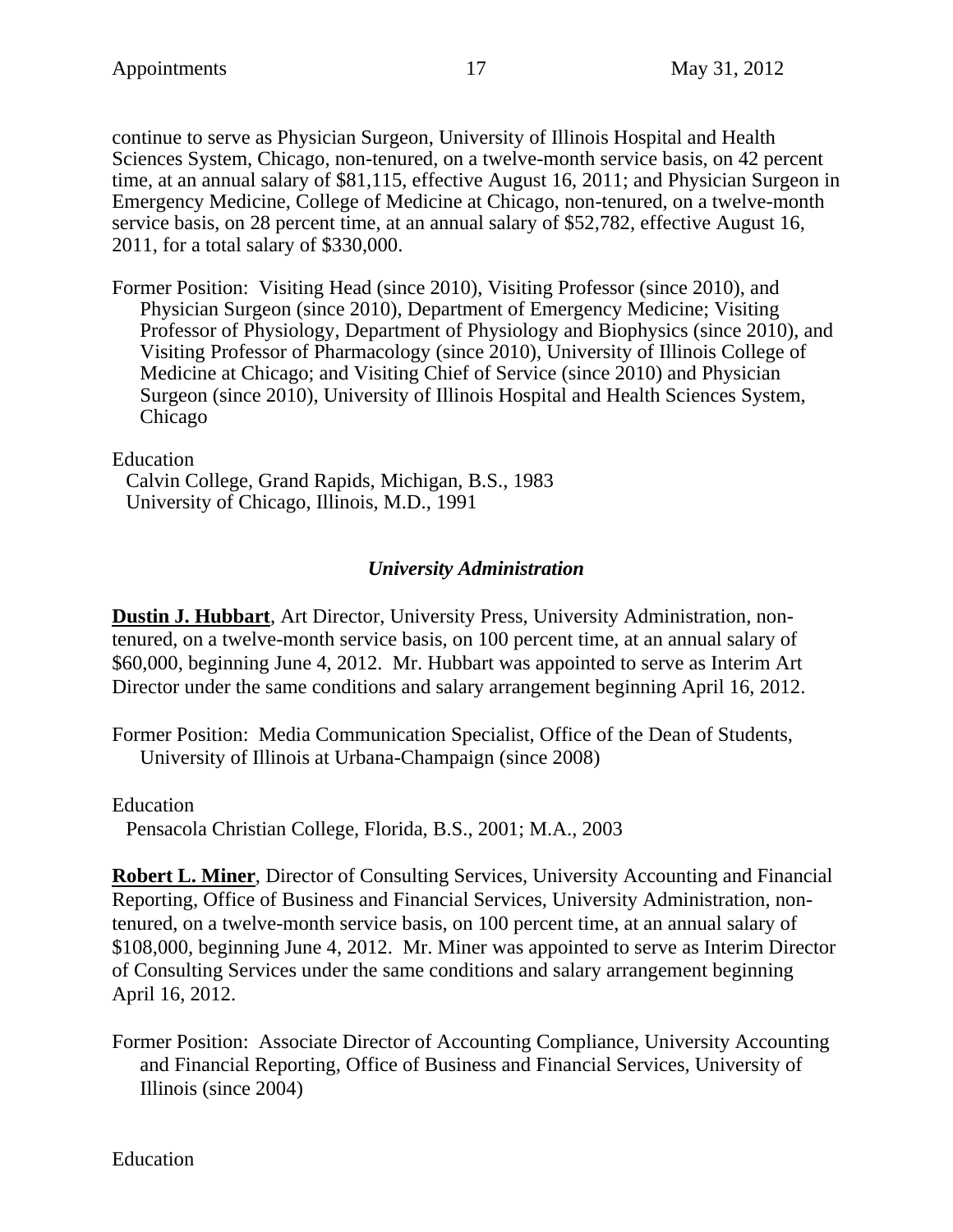Bob Jones University, Greenville, South Carolina, B.S., 1977

**Airica Steed**, Chief Experience Officer, Office of the Vice President for Health Affairs, University Administration, non-tenured, on a twelve-month service basis, on 100 percent time, at an annual salary of \$200,000, beginning July 16, 2012.

Former Position: Vice President, Professional Service and Operations Excellence, Advocate HealthCare, Condell Medical Center, Libertyville, Illinois (since 2007)

Education

Rush University, Chicago, Illinois, B.S.N., 2000 Governors State University, University Park, Illinois, M.B.A., 2006 Olivet Nazarene University, Bourbonnais, Illinois, Ed.D., 2011

**Teresa L. Temples**, Director of Operations and Strategic Services, Office of University Counsel, University Administration, non-tenured, on a twelve-month service basis, on 100 percent time, at an annual salary of \$118,000, beginning June 4, 2012. Ms. Temples was appointed to serve as Interim Director of Operations and Strategic Services under the same conditions and salary arrangement beginning April 16, 2012.

Former Position: Director of Utility Administration, Facilities Planning and Programs, University of Illinois (since 2008)

Education Eastern Illinois University, Charleston, B.S., 1994; M.B.A., 2000

# **ADDENDUM**

# *Urbana Emeritus*

**Ditlev Monrad**, **Associate** Professor Emeritus of Statistics, January 1, 2012

# *Sabbaticals*

# *Urbana*

College of Law

LARRY E. RIBSTEIN, Professor First semester 2012-13, full pay To conduct research and write on private lawmaking; and to continue research on unincorporated firms, particularly for revision of a casebook, portrayal of business in film, future of the legal profession, and jurisdictional competition.